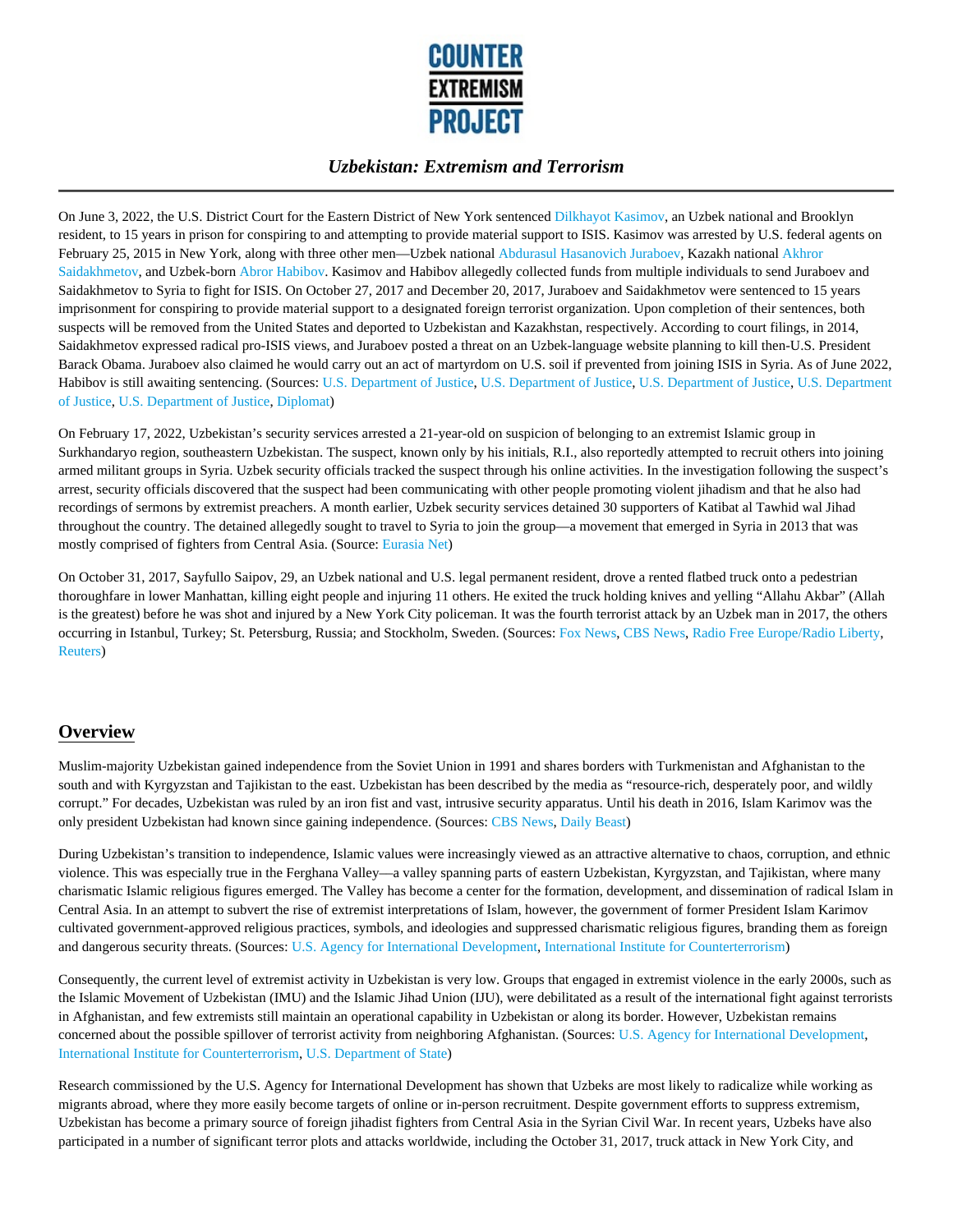

deadly attacks in Istanbul, St. Petersburg, and Stockholm. (Sources: U.S. Agency for International Development, International Institute for Counterterrorism, CBS News)

Elected in December 2016, President Shavkat Mirziyoyev has expressed a desire for security reform and greater collaboration with Uzbekistan's neighbors. (Sources: Stratfor, U.S. Department of State)

# **Radicalization and Foreign Fighters**

#### *Radicalization*

Uzbekistan is a secular state where the government controls religious expression and mosque attendance is discouraged. The "Law on Religion," passed in the late 1990s, set forth acceptable forms of religious expression in the country. Religion cannot be discussed in informal groups or at home; possessing unauthorized religious literature is a crime; beards and hijabs are disallowed; and proselytizing by foreigners in banned. Government restrictions on religious freedoms are intended to prevent extremism from taking root. For example, Friday sermons are written in advance by clergy and submitted to the government for approval. Imams are prohibited from answering questions after their sermons, and attendees are prohibited from lingering afterwards to discuss anything with one another. Minors may not attend mosques. The authoritarian nature of the Uzbek government has stifled the emergence of extremist forces within the country, and as a result, the current level of extremist activity in Uzbekistan is very low. (Sources: Daily Beast, Pew Research Center, U.S. Agency for International Development)

In 2013, only 39 percent of Uzbek Muslims polled said they were "very free" to practice their religion, the lowest percentage of any Muslim country surveyed. Uzbek state surveillance––especially of persons who attend mosque––reportedly limits mobilization. According to John Heathershaw, a Central Asia expert at the University of Exeter, it is "when [Uzbeks] leave Central Asia that they are then connected to global networks" and more susceptible to recruitment by extremists. A lack of official religious instruction in Uzbekistan makes Uzbek men "vulnerable to ISIS propaganda," says Steve Swerdlow of Human Rights Watch, "as they have little context into which to place it." Research commissioned by the U.S. Agency for International Development concluded that Uzbeks are most likely to become radicalized while working as migrants abroad, where they more easily become targets of online or in-person recruitment. According to at least one analyst, Uzbeks who have committed violent attacks in the West became radicalized in the West. (Sources: Pew Research Center, Daily Beast, U.S. Department of State, U.S. Agency for International Development )

Despite pervasive human rights abuses and religious persecution in the country, violent extremist groups have not surfaced as forces for social mobilization in Uzbekistan. There are no enduring charismatic leaders or mature, functioning organizations supporting extremism that might attract disaffected Uzbek youth. The Islamic Movement of Uzbekistan (IMU) and the Islamic Jihad Union (IJU) are established, capable extremist organizations within Uzbekistan, but neither has launched a significant attack inside the country since 2004. Neither group is currently based in Uzbekistan and both have allied themselves more with the Salafi jihadist movement writ large and, as a result, have suffered setbacks due to U.S. and allied military action against terrorists in Afghanistan and Pakistan. Uzbekistan's highly consolidated authoritarian regime and the pervasive influence of its security services reportedly have made it difficult for extremists to emerge domestically, much less organize and commit acts of violence. The IMU and IJU both maintain websites and conduct media outreach in the Uzbek language, but neither focus their media content on Uzbek nationals, who would have difficulty accessing such content anyhow due to government censorship of the Internet. Those drawn into the IMU and the IJU have generally been pulled into other conflicts where these groups operate––namely, conflicts in Afghanistan and Pakistan. (Source: U.S. Agency for International Development)

At the same time, the repressive nature of Uzbek security forces could prove counterproductive to any future attempts by the Uzbek government to thwart an outbreak of extremism. For example, government-sponsored religious institutions may be perceived as illegitimate and could ultimately be ineffective at countering radicalization. A 2013 report commissioned by the U.S. Agency for International Development identified five factors that, if they materialize, could further increase the likelihood of extremism in Uzbekistan. These include: (1) conflict among elites that creates opportunities for extremist groups, (2) the emergence of ethnic conflict in neighboring countries, (3) "self-radicalization" among labor migrants and refugees, and (4) the return of the IMU or IJU to operational capacity in Central Asia. (Source: U.S. Agency for International Development)

There have been a few opportunities for extremism to take root in Uzbekistan. The Ferghana Valley, the western part of which is located in Uzbekistan, reportedly has become a center for the formation, development, and dissemination of radical Islam in Central Asia. Additionally, despite pervasive security and state controls over religion, efforts to recruit Uzbeks into jihad have been successful. A combination of Russian social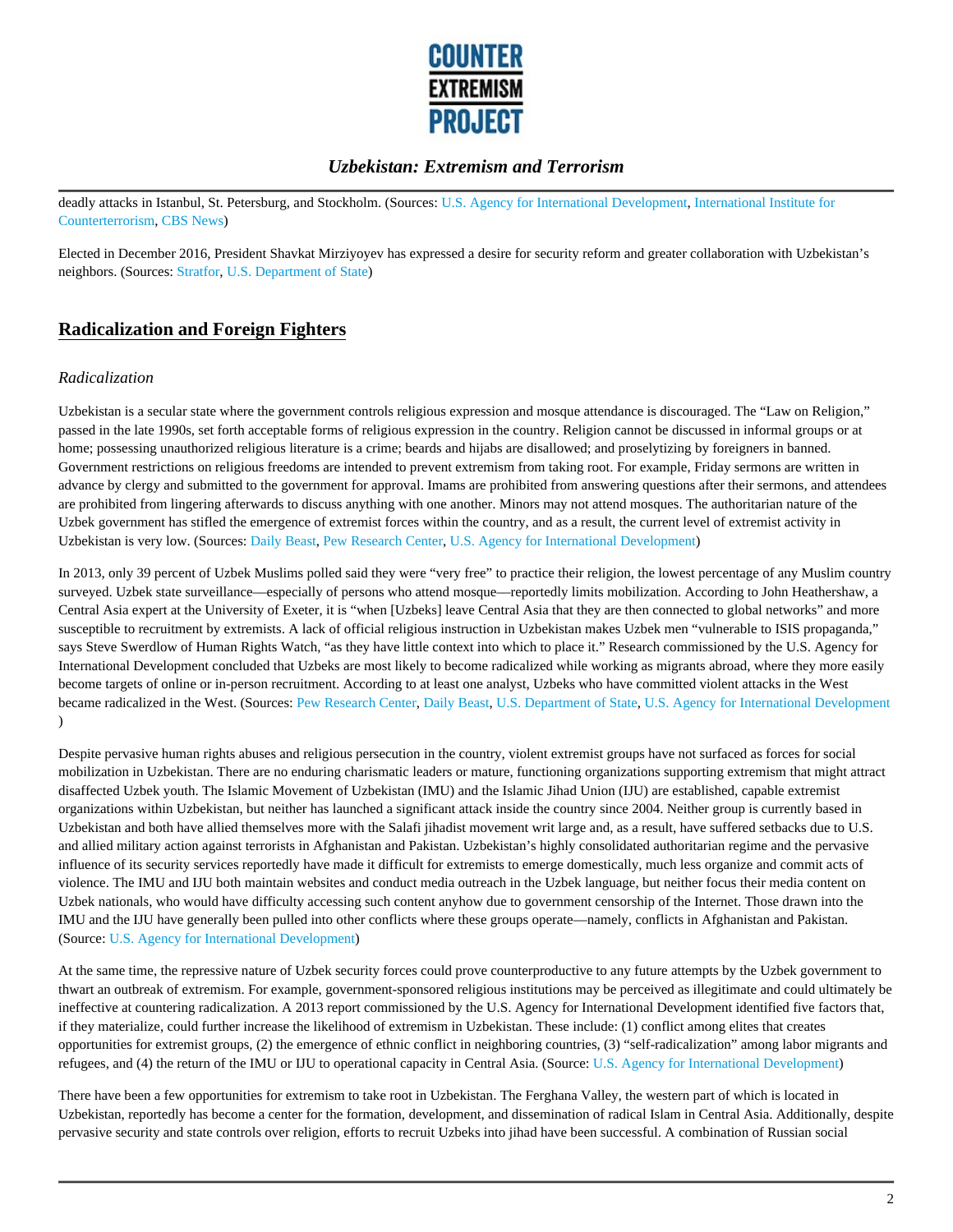

media––specifically, the Odnoklassniki social network––and the numerous propaganda efforts of Uzbek fighters in Syria reportedly have aided jihadist recruitment in Uzbekistan. (Source: International Institute for Counterterrorism)

### *Islamic Movement of Uzbekistan (IMU)*

Currently based in Pakistan's tribal areas of North and South Waziristan, the Islamic Movement of Uzbekistan aims to establish an Islamic caliphate in Uzbekistan. The IMU has allied itself with al-Qaeda and the Taliban and, on August 6, 2015, pledged allegiance to ISIS. The IMU's strength is estimated at several hundred to a few thousand men. The IMU reportedly is responsible for numerous suicide attacks and the deaths of hundreds of tribal elders in Pakistan. The IMU has since expanded its targets to include NATO and Afghan forces in northern parts of Afghanistan. (Sources: BBC News, CBS News, International Institute for Counterterrorism, International Institute for Counterterrorism, U.S. Agency for International Development)

Tahir Yuldashev co-founded the IMU with Jumabai Ahmadzhanovich Kholiyev (a.k.a. Juma Namangani), a former Soviet paratrooper with experience in the Afghan war. In December 1991, both men reportedly led an assault on the Communist Party headquarters in the city of Namangan, in eastern Uzbekistan, after the mayor refused to give them land upon which to build a mosque. The following year, the two men briefly joined the newly established Islamic Renaissance Party of Uzbekistan but left once they determined it was not committed to building an Islamic state in Uzbekistan. They subsequently created their own organization called Adolat (justice) and openly called for the overthrow of the Uzbek regime. However, the Uzbek government detained nearly the entire membership, leading to its disintegration. Escaping repression in Uzbekistan, Yuldashev and Namangani settled in Tajikistan and joined the Tajik Islamic Renaissance Party. While Namangani fought in the Tajik civil war from 1992 to 1997 on the side of the Islamists, Yuldashev traveled to Afghanistan, where he established connections to Islamist movements throughout the region, including the Taliban. The two militants founded the IMU in Afghanistan in August 1998. (Sources: Jamestown Foundation, BBC News, International Institute for Counterterrorism)

In 1999, the IMU was reportedly authorized by the Taliban to set up several military training facilities for jihadi fighters in northern Afghanistan. In August 1999, Namangani led about 800 Islamic extremists––mostly Uzbeks––in a cross-border raid into Kyrgyzstan from bases in Tajikistan, seizing several villages near the Uzbek border and taking seven hostages, including four Japanese geologists. The extremists reportedly were attempting to establish a base in Kyrgyzstan from which to launch attacks into Uzbekistan. The group reportedly launched additional incursions into southern Kyrgyzstan and Uzbekistan in 1999 and 2000. (Sources: BBC News, Jamestown Foundation, Congressional Research Service)

In October 2000, the U.S. Department of State designated the IMU a Foreign Terrorist Organization. However, by the mid-2000s, the IMU reportedly had weakened significantly due to successes of the multinational force against Islamic extremists in Afghanistan, the failure of Uzbeks to rally in support of the IMU, and the broader success of the global war on terrorism at breaking down al-Qaeda-linked networks. The IMU has failed to establish for itself a permanent presence in Central Asia. After September 11, 2001, U.S. forces pushed the IMU from Afghanistan into the tribal areas of Waziristan, Pakistan, where they remain as of 2017. (Sources: Federation of American Scientists, Jamestown Foundation, U.S. Department of State, U.S. Agency for International Development)

After a series of suicide bombings struck Tashkent and Bukhara in late March 2004, Uzbek authorities blamed the IMU and announced that "some of the detained individuals involved have testified that they were trained in terrorist camps by Arab instructors who had previously trained Al-Qaeda militants." Government critics, however, alleged that by claiming a link to international terrorism, the Uzbek government was attempting to divert attention from its own record of repression, human rights abuses, and poor political and economic reform. (Source: Radio Free Europe/Radio Liberty)

Two IMU leaders––Tahir Yuldashev and Usmon Adil––were killed in drone strikes, though sources differ on the exact dates of those strikes––in the case of Yuldashev, either 2008 or 2009. IMU subsequently was led by Usman Ghazi (a.k.a. Abu Usman), who was allegedly killed by the Taliban in late 2015 in fighting that claimed the lives of hundreds of IMU extremists. In August 2015, the IMU pledged its allegiance to ISIS. Although the IMU was previously allied with the Taliban, the Taliban established a special unit to combat all pro-ISIS groups in the region in an effort to rid the region of all ISIS influence. By December 2015, the Taliban had killed hundreds of IMU fighters, including Usman. (Sources: BBC News, CBS News, International Institute for Counterterrorism, U.S. Agency for International Development)

IMU jihadists reportedly have traveled to Iraq to fight multinational forces there, and a small number of Uzbeks are among prisoners held at the U.S. detention center in Guantanamo Bay, Cuba. However, research commissioned by the U.S. Agency for International Development in 2013 determined that IMU's membership and operational capacity have significantly diminished in light of U.S. and international military activity in Afghanistan. The group has lost most, if not all, of its original leadership and membership and has less of a connection remaining to Uzbekistan; its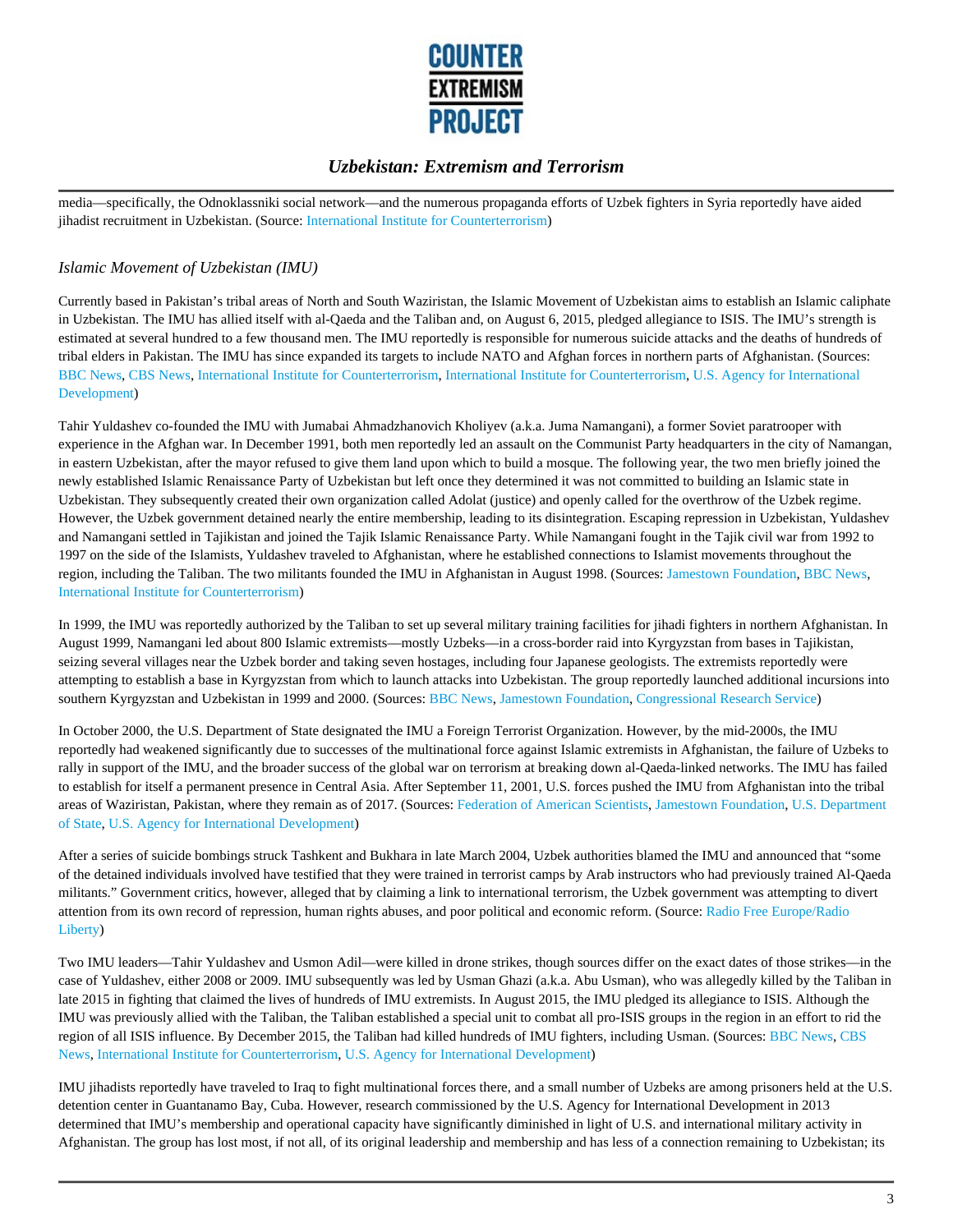

current spiritual leader is a Bangladeshi imam. (Sources: Jamestown Foundation, International Institute for Counterterrorism, U.S. Agency for International Development)

### *Islamic Jihad Union*

The Islamic Jihad Union (IJU) is an umbrella term that refers to a network of extremists in Central Asia comprised of Kyrgyz, Uzbek, and Kazakh radicals who are linked to, but not formally associated with, the IMU. Members of the network reportedly share an interest in jihad, sources of funding, a desire to use violence targeting anti-Islamic Central Asian authorities, links to criminal networks, and a broad goal of establishing an Islamic caliphate. The IJU grew out of internal splits in the IMU after the group's relocation to the South Waziristan region of Pakistan. In March 2004, the IJU claimed responsibility for a series of deadly bomb attacks targeting police in Uzbekistan's capital, Tashkent. (Sources: Jamestown Foundation, U.S. Agency for International Development)

The U.S. intelligence community assesses that the IJU is allied with al-Qaeda and maintains a small presence in Pakistan, from where it participates in fighting against U.S. and NATO forces in Afghanistan. U.S. federal prosecutors have linked the IJU to several "self-radicalized" ethnic Uzbek refugees arrested inside the U.S. who had yet to actually receive any material support from the IJU. (Source: U.S. Agency for International Development)

In 2010, Jamshid Muhtorov, an Uzbek who received political asylum in the United States, was arrested while attempting to depart Chicago, allegedly destined for an IJU training camp after initiating contact with the group and offering material support. (Source: U.S. Agency for International Development)

### *ISIS*

ISIS has successfully won adherents among some young Uzbek men. On October 31, 2017, permanent U.S. resident and Uzbek national Sayfullo Saipov plowed a rented flatbed truck into pedestrians and bicyclists in New York City, killing eight and wounding 12. Saipov, 29, later claimed that he carried out the attack "in the name of" ISIS. In August 2015, Abdurasul Juraboev, an Uzbek national living in Brooklyn, New York, pled guilty in U.S. court to conspiring to provide material support to ISIS. He had come to law enforcement's attention after making a post on an Uzbeklanguage website supporting ISIS. In January 2017, Turkish security authorities conducted raids across Istanbul targeting Uzbek ISIS cells following a January 1 attack at night club in Istanbul. (Sources: *Los Angeles Times*, Reuters, Reuters)

An Uzbek man who plowed a truck into pedestrians in Stockholm in April 2017 lived at the same Stockholm address as another Uzbek man who had been under police investigation for running a company that was suspected of funneling money to ISIS. Three men were convicted as a result of that investigation. (Source: International Institute for Counterterrorism)

Propaganda videos from ISIS in Syria and Iraq regularly feature jihadists from Uzbekistan or of Uzbek descent. As of July 2016, some 1,000 Uzbeks and Tajiks were fighting for ISIS in Syria. Many Uzbeks fighting in Syria traveled there from their countries of exile, including Russia, Kyrgyzstan, Turkey, and Saudi Arabia, and possess extensive war-fighting experience from time spent in Afghanistan and Pakistan. (Sources: CBS News, International Institute for Counterterrorism)

### *Foreign Fighters*

Uzbekistan has become a primary source of foreign fighters in all of Central Asia. Uzbekistan has faced threats of radical Islam, both homegrown and from neighboring countries Kyrgyzstan and Tajikistan. Central Asian jihadism and extremism remains a regional issue, impacting local governments and neighboring countries, but more recently has consumed the attention of security services worldwide as Central Asian jihadists have increasingly flocked to the Syrian battlefield and become involved in terror plots worldwide. (Source: International Institute for Counterterrorism)

The Uzbek government is concerned about the threat of foreign fighters spilling over from Tajikistan and Turkmenistan, as well as about terrorist organizations operating in Afghanistan and Pakistan––namely, the IMU and IJU. Uzbek extremists have received training in Afghanistan, and have participated in fighting in Afghanistan and Syria. An Uzbek national who committed a shooting at an Istanbul night club on January 1, 2017, was trained in Afghanistan and Pakistan, according to Turkish authorities. Uzbekistan utilizes frequent document checks and house-to-house "residentlist" checks to identify potential foreign fighters transiting or active in Uzbekistan. The U.S. Department of State believes such techniques, along with detentions of suspects without strong evidence, could contribute to anti-government sentiment more than to effective counterterrorism. In the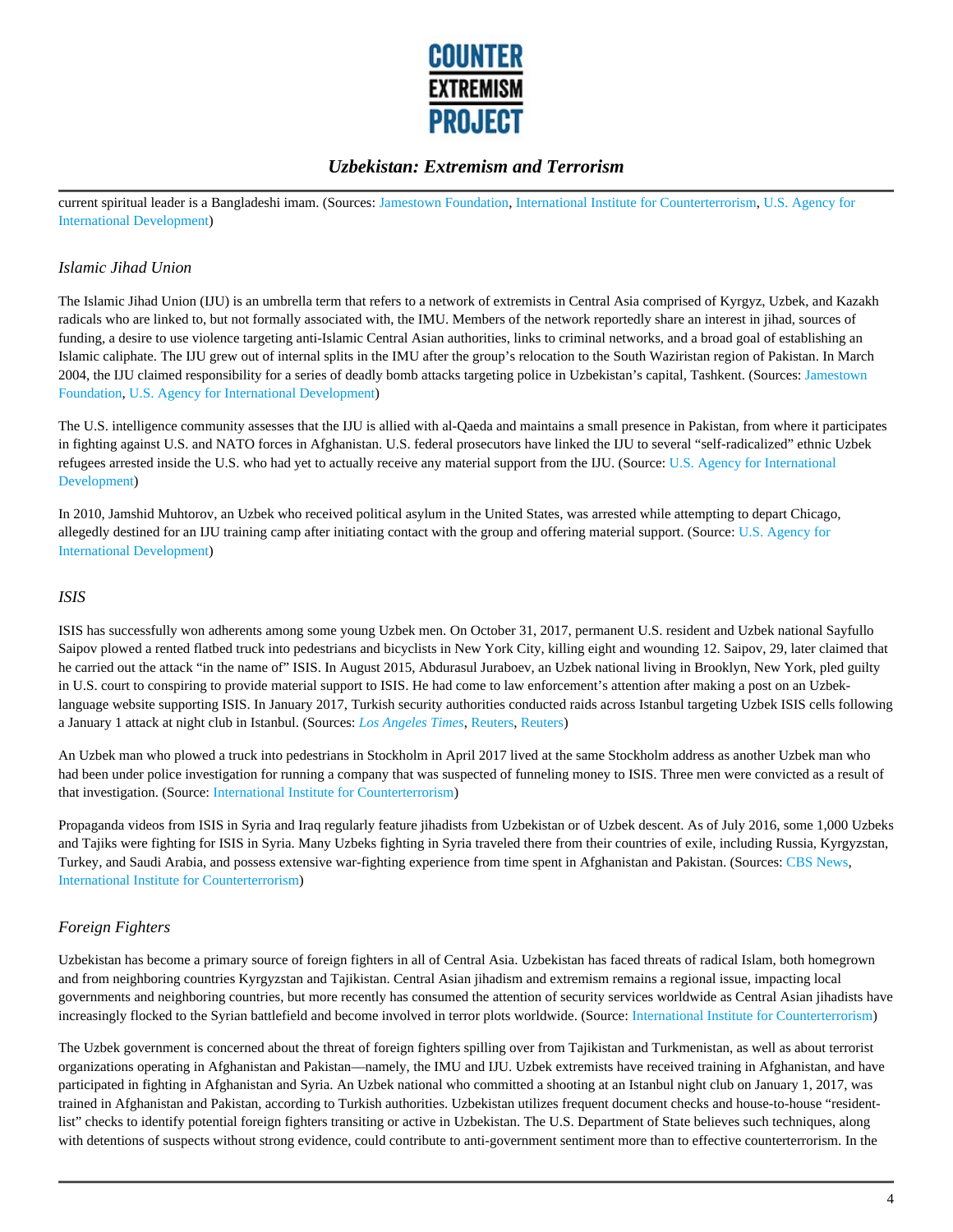

first half of 2016, Uzbekistan law enforcement detained approximately 550 persons on suspicion of involvement in extremist or terrorist activity. (Source: U.S. Department of State, Reuters)

Uzbek nationals and ethnic Uzbeks constituted the largest single group of Central Asian jihadists to join ISIS in Syria in 2014. In 2015, their numbers were estimated to be between 500 and 2,500. Additionally, hundreds of Uzbeks may have joined Jama'at al-Tawhid wal-Jihad, an extremist group operating in Syria that pledged allegiance to al-Qaeda. (Sources: CBS News, International Institute for Counterterrorism)

As of August 2017, Russian security agencies had arrested or killed an unspecified number of Central Asian migrants––possibly as many as 16––who had formed a gang in and around Moscow for the purpose of training fighters to leave for Syria. The gang was organized by Ibaydullo Subkhanov, reportedly an ethnic Uzbek from Osh, Kyrgyzstan, who had gained military experience while fighting with ISIS in Syria. Members of the gang called themselves jama'at, which suggested jihadi motivations, but their activities were solely criminal. En route to court in August 2017, five of the gang members attacked their security guards, attempted to possess their weapons, and exchanged gunfire with a policeman in a courthouse, leading to the death of three of the gang members. (Source: International Institute for Counterterrorism)

On January 16, 2017, Turkish authorities arrested Uzbek national Abdulkadir Masharipov in Istanbul. Masharipov, who is originally from a small town in Kyrgyzstan with a large Uzbek population, is the perpetrator of the New Year's Day 2017 nightclub shooting in Istanbul. Masharipov reportedly graduated from Uzbekistan's Fergana State University with a degree in physics and a minor in computer science. According to information provided to Interpol by Uzbekistan, Masharipov was a known jihadist and the subject of a national arrest warrant who had told investigators that he received training from al-Qaeda in Afghanistan after traveling there in 2010. Later, while in Pakistan, he pledged allegiance to ISIS and Abu Bakr al-Baghdadi. A year before the nightclub attack, Masharipov was given orders by ISIS to establish himself, and his wife and two children, in Konya, Turkey, and await further orders. Then, on December 25, 2016, Masharipov claims he was directed by ISIS via the messaging app Telegram to launch a New Year's Eve attack with weapons supplied to him by an ISIS affiliate whose name he never learned. An ISIS cell of Uzbeks operating in Konya allegedly provided Masharipov with support. (Sources: International Institute for Counterterrorism, Combatting Terrorism Center at West Point)

In March 2017, Turkish authorities in Istanbul detained two ISIS suspects who held Uzbek citizenship and were believed to be planning an attack like the New Year's Eve 2017 nightclub shooting. From their apartment, police seized weapons, ammunition, and electronic and printed documents containing information about ISIS. (Sources: International Institute for Counterterrorism, Al Arabiya)

In November 2016, Russia's Federal Security Service arrested 10 Central Asian nationals, including an unspecified number from Uzbekistan, said to be planning shooting and bombings in places of mass gatherings in Moscow and St. Petersburg. The arrests reportedly were made possible after security services in Tajikistan detained accomplices of the suspects and passed relevant information to their Russian counterparts. (Source: Russia Beyond)

On May 11, 2016, Azizjon Rakhmatov, 28, was arrested and charged in federal court in Brooklyn for conspiring to attempt to provide material support to ISIS and conspiring to use a firearm. Rakhmatov, who allegedly belonged to network of individuals seeking to join ISIS, donated his money and worked to raise funds to help others travel to Syria to join and fight for the group. (Sources: International Institute for Counterterrorism, Reuters)

In July 2010, Norway announced the arrest of three men, including an Uzbek national named David Jakobsen, accused of plotting terror attacks in Europe. A European intelligence official said the three men were members of the Turkistan Islamic Party. (Source: International Institute for Counterterrorism)

### *Uzbeks in Syria*

Of 11 military training camps reported to exist in Syria, four belong to Uzbek groups, reaffirming the important role Uzbek fighters play among jihadists from Central Asia. One of the largest Central Asian extremist groups operating in Syria––Katibat Imam al-Bukhari (the Imam Bukhari)––is comprised mainly of Uzbeks. Established in 2013, the group, which had 500 fighters as of 2015, operates in Syria's Aleppo Province as well as in Afghanistan. It is allied with the Nusra Front, although an undisclosed number of the group's members pledged allegiance to ISIS in November 2014. Its founder and leader, Akmal Jurabaev (a.k.a. Salahuddin al-Uzbeki), was born and raised in the Fergana Valley region of Uzbekistan and possessed considerable military experience from time spent in Afghanistan. Jurabaev was assassinated by a fellow Uzbek group member in April 2017, reflecting tensions within the group, and was replaced by Abu Yusuf, a Tajik national. In December 2015, the group released a video of Uzbek children receiving military training in Syria. (Source: International Institute for Counterterrorism)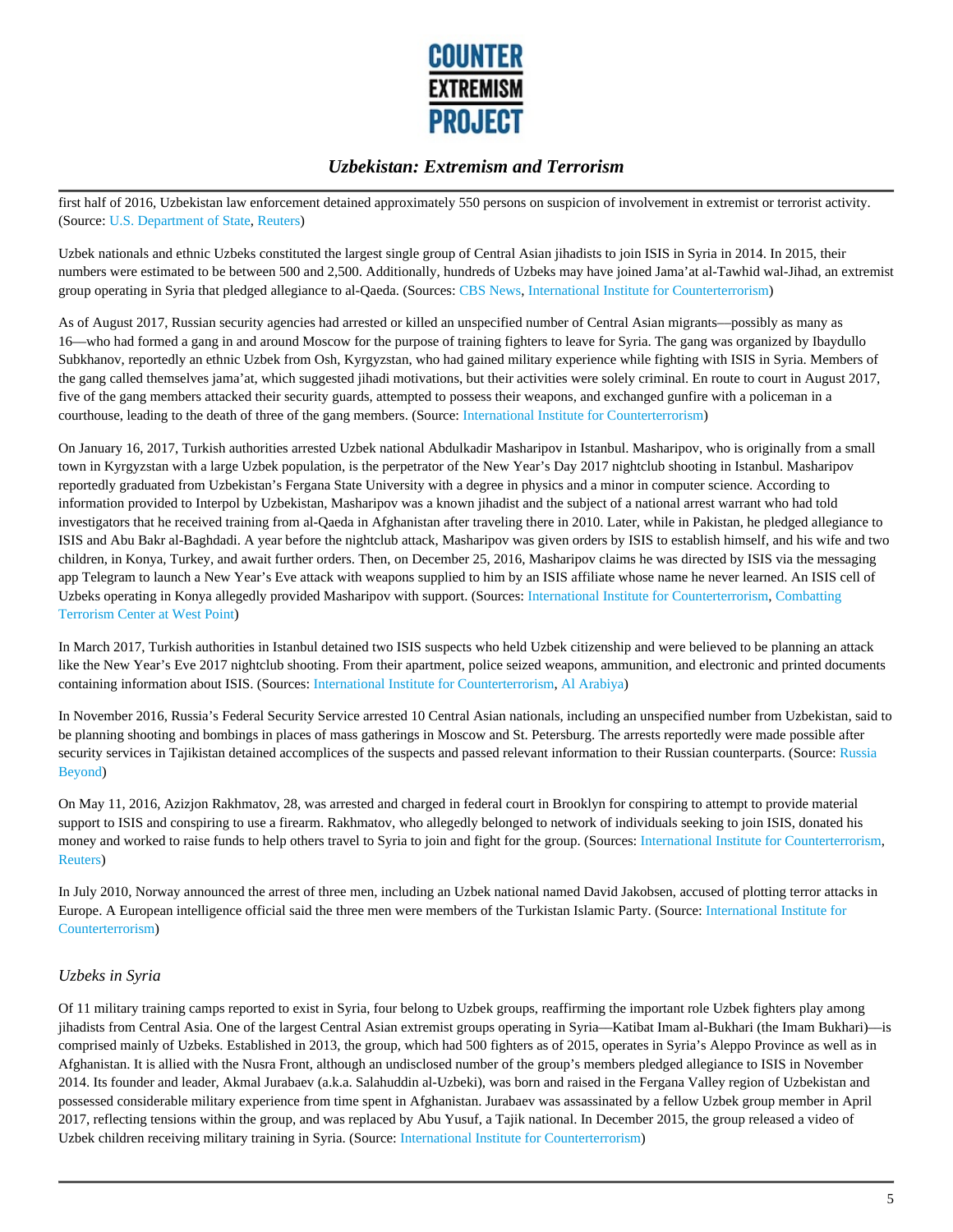

Katibat al-Tawhid wal-Jihad (KTJ) is another primarily Uzbek group operating in Syria, consisting predominantly of Uzbeks and Kyrgyz nationals, as well as a small number of Syrians. Established in 2013, KTJ cooperates with the Nusra Front and coordinates and shares propaganda material with Katibat Imam al-Bukhari. Like Katibat Imam al-Bukhari, KTJ operates in Syria's Aleppo province. (Source: International Institute for Counterterrorism)

In November 2015, a group of Uzbek citizens arrested in Tashkent were allegedly planning to travel to Syria to join Jama'at al-Tawhid wal-Jihad. On Facebook and YouTube, the group posted video footage of Jama'at al-Tawhid wal-Jihad members fighting in Syria, as well as speeches by the jihadist group's leader, Abu Saloh. (Source: International Institute for Counterterrorism)

On April 7, 2017, Rakhmat Akilov, a 39-year-old Uzbek man, commandeered a truck and plowed it into pedestrians near a shopping mall in Stockholm, Sweden, killing five and wounding 15. Akilov, who confessed to the crime as soon as he was arrested, had posted ISIS propaganda to social media. Turkish authorities reportedly arrested Akilov in 2015 when he tried to travel to Syria to join ISIS. Given his refugee status, he was deported back to Sweden. Uzbekistan added Akilov to a wanted list in February 2015 after a criminal case based on alleged religious extremism was opened on him. (Source: International Institute for Counterterrorism)

# **Major Extremist and Terrorist Incidents**

### *Attacks by Uzbeks Abroad*

In recent history, few significant acts of violence have occurred inside Uzbekistan, owing to ruthless security measures enforced under the regime of former President Islam Karimov. However, there have been a number of deadly terror attacks involving Uzbeks that have occurred outside Uzbekistan. Since 2016, there have been five major attacks carried out by ethnic Uzbeks or Uzbek nationals abroad. Two have taken place in Istanbul: an ethnic Uzbek was one of three men to carry out a suicide bombing at Istanbul's airport in June 2016, and an Uzbek national carried out a shooting attack at an Istanbul nightclub on New Year's Day 2017. Both attacks were reportedly carried out on behalf of ISIS. In April 2017, a Kyrgyz-born ethnic Uzbek carried out a suicide bombing on a subway car in St. Petersburg. Days later, an Uzbek national with ISIS sympathies drove a truck into a crowd in Stockholm, Sweden. On October 31, 2017, Uzbek national Sayfullo Saipov drove a rental truck onto a bike path in New York City's worst terror attack since 9/11, reportedly inspired by ISIS. (Source: Radio Free Europe/Radio Liberty, Combatting Terrorism Center at West Point, CNN, Reuters, CBS News, CNN, *Los Angeles Times*)

Due to the Uzbek government's strict security measures and strict stance on religion, Uzbeks are generally more susceptible to radicalization abroad. When abroad, Uzbeks can more easily access global networks and extremist propaganda that are inaccessible within Uzbekistan. Furthermore, according to Steve Swerdlow of Human Rights Watch, Uzbeks are especially vulnerable to the messages in extremist propaganda because a lack of official religious instruction in Uzbekistan gives them little context in which to place it. This appeared to be the case for Sayfullo Saipov, who immigrated to the United States in 2010. According to Mirrakhmat Muminov, an Uzbek community activist from Ohio and former acquaintance of Saipov, he began studying religion in the United States and "couldn't get enough" of the religious freedoms allowed in the country. (Sources: Daily Beast, U.S. Department of State, U.S. Agency for International Development, Reuters)

Additionally, many immigrants experience feelings of disenfranchisement that make them susceptible to extremist recruitment. According to Erica Marat, a Central Asia Security expert at the National Defense University, when Uzbek immigrants "are looking for ways to belong" in the society where they live, extremist narratives often provide a sense of meaning and appear especially attractive. (Source: Vox)

**February 17, 2022:** Uzbekistan's security services arrest a 21-year-old on suspicion of belonging to an extremist Islamic group in Surkhandaryo region, southeast Uzbekistan.

The suspect, known only by his initials, R.I., also reportedly attempted to recruit others into joining armed militant groups in Syria. Uzbek security officials tracked the suspect through his online activities. In the investigation following the suspect's arrest, security officials discover that the suspect had been communicating with other people promoting violent jihadism and that he also had recordings of sermons by extremist preachers. Source: Eurasia Net

- Uzbek security services arrest 30 supporters of Katibat al Tawhid wal Jihad throughout the country. The suspects allegedly sought to travel to Syria to join the group—a movement that emerged in Syria in 2013 that was mostly comprised of fighters from Central Asia. Source: Eurasia Net
- **January 27, 2022:** A court in Termez, the capital of the Surkhandaryo region in southeastern Uzbekistan, sentences two men to 15 years and 15-and-a-half years in prison, respectively, for their involvement with unnamed religious extremist organizations.

The defendants were also charged of disseminating materials propagating extremist ideas and terrorism online. Source: Eurasia Net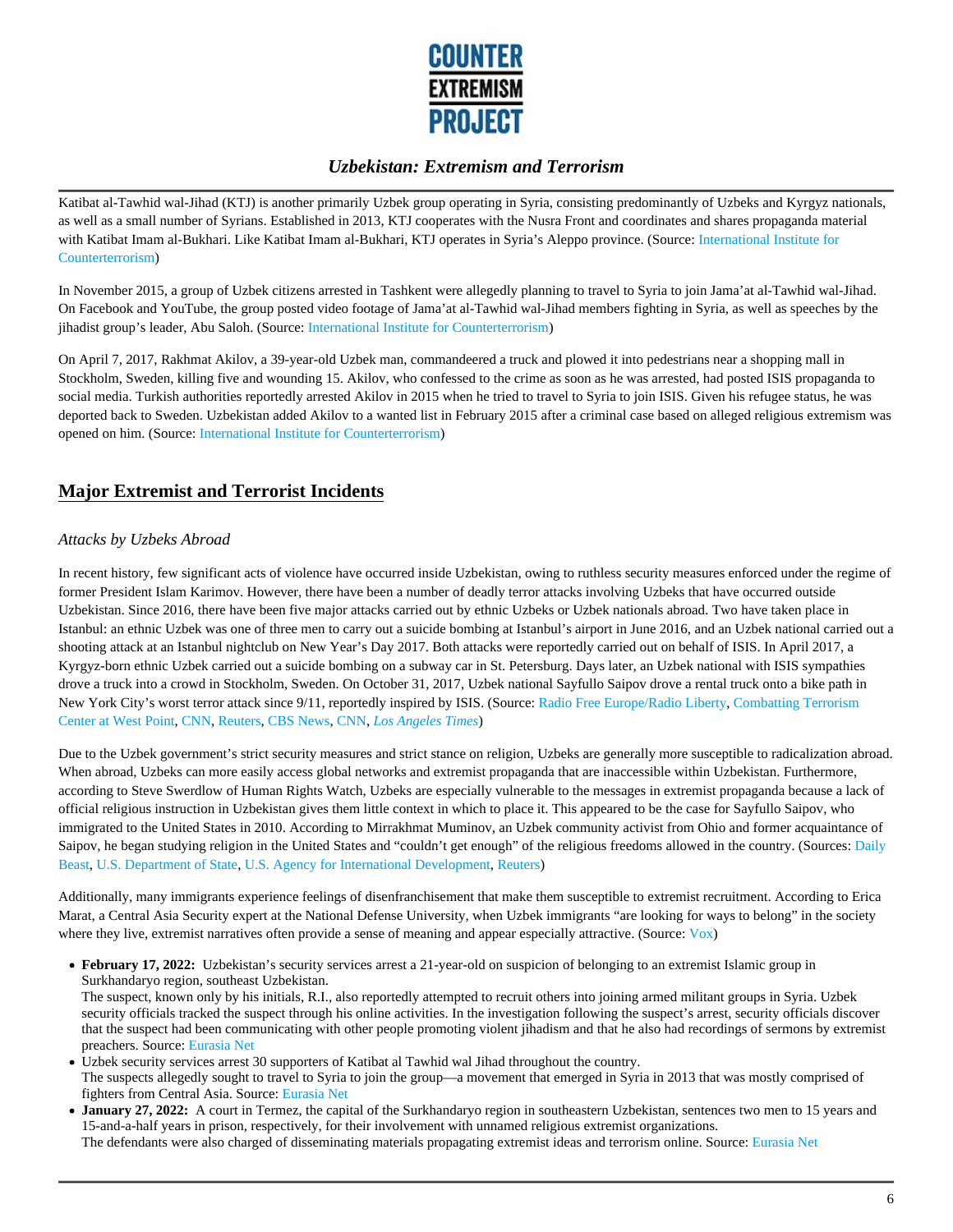

- **February 15, 2021:** Suspected Gülenist (FETÖ) members Gürbüz Sevilay and Tamer Avc?, are brought to Turkey from Uzbekistan. The men had active arrest warrants against them in Turkey, where FETÖ is a designated terrorist group, and were brought back from Uzbekistan by the National Intelligence Organization (MIT). Sevilay, who was active in the defense industry, is believed to have employed "covert imams," belonging to the group. Sevilay was also reportedly connected to the PKK, a designated terror group in Turkey, in 2017 via the same personnel working for him. Investigations also revealed Sevilay provided monetary assistance to FETÖ in Uzbekistan. Source: Daily Sabah
- **August 15, 2019:** Swedish police arrest a man as he was driving in Ostersund, central Sweden on suspicion of conspiracy to commit murder.  $\bullet$ Following a search of his car, the case was re-designated as conspiracy to commit a terror act. According to sources, the suspect is a national from Uzbekistan. Source: Reuters
- **January 7, 2019:** A Stockholm court tries six Uzbek nationals and one Kyrgyz national on charges of financing terrorism and planning a terror attack.

The men were arrested in April 2018. The prosecution claims that the six men sent funds to ISIS to finance the jihadist group's operations. The suspects allegedly acquired large amounts of chemicals to make explosives to carry out an attacks in crowded locations in Stockholm. All six suspects were convicted of terrorism financing, however, by June 2019, all were released for time served. The Migration Court of Appeal also ruled that the men could not be deported as the current condition in suspects' home countries made it impossible to deport them. Sources: The Local, Defense Post, Reuters, U.S. Department of State

- **October 31, 2017:** Permanent U.S. resident and Uzbek national Sayfullo Saipov, 29, plows a rented flatbed truck into pedestrians and bicyclists in New York City, killing eight and wounding 20 others. Shot and wounded by law enforcement, Saipov tells authorities he conducted the attack on behalf of ISIS. Authorities say Saipov became radicalized in the United States after watching ISIS videos on his cell phone, on which 90 videos and 3,800 images related to ISIS were found. Source: *Los Angeles Times*
- **April 7, 2017:** Uzbek-born Rakhmat Akilov drives a hijacked truck into a crowd of pedestrians outside the Athens Mall in Stockholm, killing five people and injuring 15 others.

Akilov tells police that he carried out the attack on orders from ISIS to punish Sweden for joining a coalition against ISIS. On January 20, 2018, Swedish prosecutors charge Akilov with attempted terrorism and causing danger to others. Prosecutors call for a life sentence. On June 7, 2018, Akilov was sentenced to life imprisonment. Sources: Reuters, *Express,* CBS News, Deutsche Welle

**April 3, 2017:** Akbarjon Jalilov, 22, a Kyrgyz-born ethnic Uzbek man with Russian citizenship, conducts a suicide bombing on a subway car in St. Petersburg that kills 15 people and injures 45 others.

Sources: Radio Free Europe/Radio Liberty, CBS News, International Institute for Counterterrorism

- **January 1, 2017:** Abdulgadir Masharipov, an Uzbek national, allegedly kills 39 people in a shooting attack at an Istanbul nightclub. ISIS claims responsibility for the attack. According to a media reporting, Masharipov, a married father of two, is a well-educated man who speaks five languages––Russian, Arabic, Chinese, Turkish, and Uzbek. Masharipov's ISIS handlers communicated with him from Syria via the encrypted messaging app Telegram. Sources: Reuters, CBS News, Combatting Terrorism Center at West Point
- **June 28, 2016:** An unidentified ethnic Uzbek is allegedly one of three men to carry out a suicide bombing in a terrorist attack at the Istanbul airport that kills 44 and injures 239.
- Turkish investigators report that senior ISIS leaders helped plan the attack. Sources: *USA Today*, CNN
- March 2, 2016: Gyulchekhra Bobokulova, 38, a divorced Uzbek mother of three, admits in a Moscow court to beheading a four-year-old girl in her care and setting fire to the girl's family's apartment, saying "Allah ordered" her to do it. Russia's state news agency, citing an unidentified law enforcement source, said that Bobokulova was living with a Tajik man who subjected her to "Islamic extremist ideas." Sources: Radio Free Europe/Radio Liberty, BBC News
- **February 25, 2015 June 3, 2022:** On February 25, 2015, U.S. federal agents arrest four men who financed the travel of and attempted to travel to Syria to join ISIS.

The suspects include Uzbek nationals Dilkhayot Kasimov and Abdurasul Hasanovich Juraboev, along with Kazakh national Akhror Saidakhmetov—who were arrested in New York—and Uzbek-born Abror Habibov who was arrested in Jacksonville, Florida. On September 24, 2019, the Eastern District of New York Court convicts Kasimov with collecting funds to facilitate his co-conspirator's travel to Syria. Kasimov is found guilty of conspiracy and attempting to provide material support to a designated foreign terrorist organization. Akhror Saidakhmetov and Abdurasul Hasanovich Juraboev are sentenced to 15 years imprisonment on October 27, 2017 and December 20, 2017. Kasimov is sentenced to 15 years in prison for conspiring to and attempting to provide material support to ISIS on June 3, 2022. As of June 2022, Habibov is still awaiting sentencing. Sources: U.S. Department of Justice, U.S. Department of Justice, U.S. Department of State, U.S. Department of State, U.S. Department of Justice, U.S. Department of Justice

- **July 30, 2014:** Three suicide bombings target the U.S. and Israeli embassies in Tashkent and the headquarters of Uzbekistan's chief prosecutor, killing two Uzbek security guards employed at the Israeli embassy. Uzbek state television reports that nine individuals are injured in the bombings, while a presidential spokesman claims that five are injured. None of the victims is American or Israeli. It is unclear who is responsible for the bombings, though primary suspects include the IJU, IMU and al-Qaeda-linked groups. Sources: *Washington Post*, BBC News, U.S. Agency for International Development
- **June 8, 2014:** IMU gunmen fighting with the Pakistani Taliban kill 39 people at the international airport in Karachi, Pakistan. In a claim of responsibility, the group says the attack was intended to avenge military air strikes in tribal areas of North Waziristan, Pakistan, that allegedly killed women and children. Source: BBC News
- **March 28, 2004 March 31, 2004:** Extremists launch a series of attacks in Tashkent and Bukhara involving gunmen and female suicide bombers that mainly target police.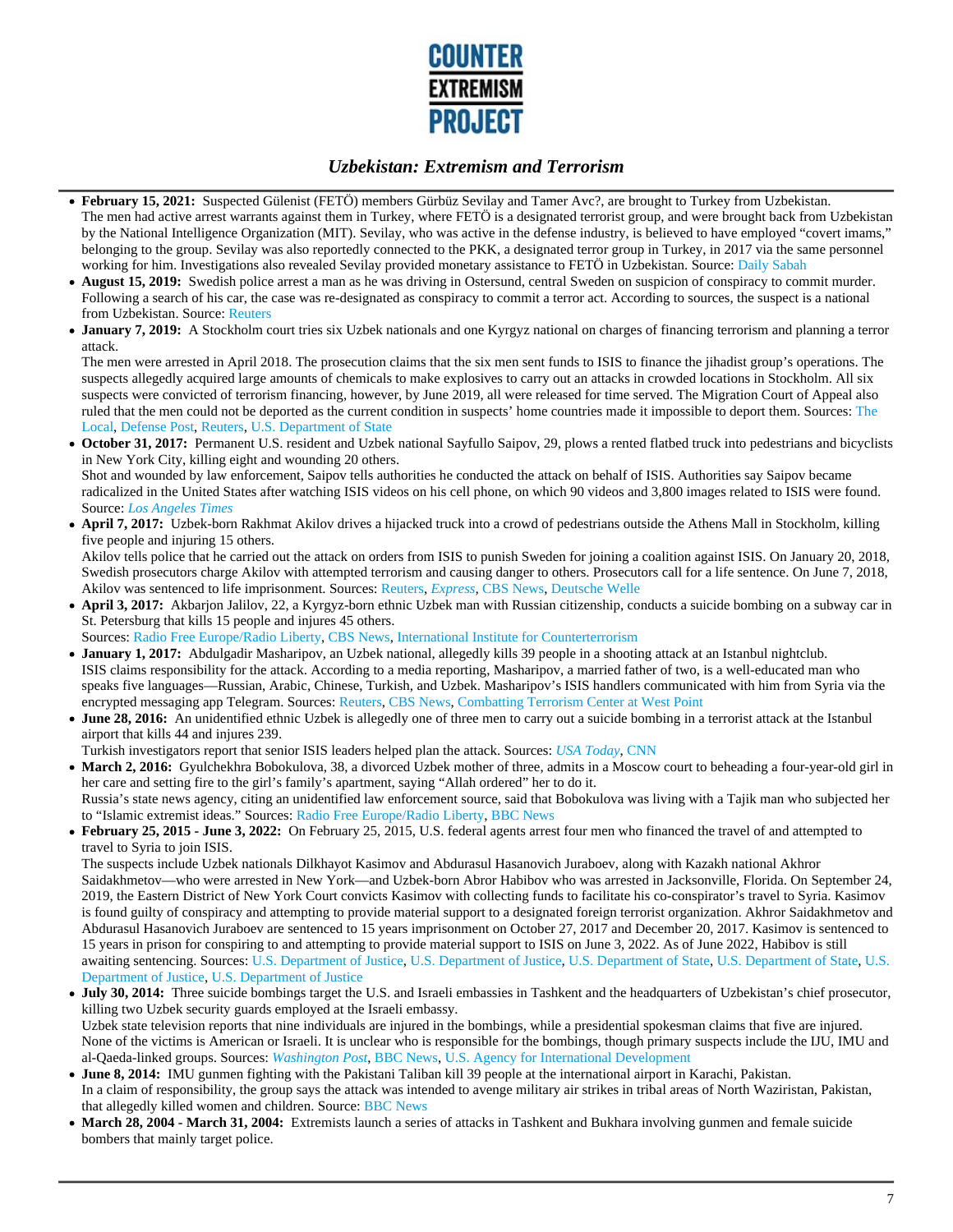

The attack leaves 33 extremists, 10 policemen, and four civilians dead. While the Uzbek government blames the IMU and Hizb-ut-Tahrir, the Islamic Jihad Union claims responsibility, which the U.S. Department of State views as credible. Sources: Radio Free Europe/Radio Liberty, Radio Free Europe/Radio Liberty, U.S. Agency for International Development

- The IMU kidnaps four American mountain-climbers, but they escape after six days. Sources: U.S. Department of State, Jamestown Foundation, *Guardian*
- **February 16, 1999:** Six car bombs explode in Tashkent, killing 16 and injuring more than 100. The attack appears to target government buildings. One of the bombs explodes just prior to the arrival of President Karimov at a government meeting. The Uzbek government blames the IMU. Sources: U.S. Department of State, Congressional Research Service
- The IMU seizes several villages in neighboring Kyrgyzstan, taking hostage a group of Japanese geologists. Sources: U.S. Department of State, Jamestown Foundation, Congressional Research Service

### **Domestic Counter-Extremism**

Acts of terrorism are outlawed under Article 155 of Uzbekistan's criminal code, and procedures governing terrorism-related investigations and prosecutions outlined in the "Law on Combatting Terrorism" passed in 2000. The National Security Service is Uzbekistan's lead counterterrorism agency. In 2016, Uzbekistan amended its criminal code to allow for prison sentences of eight to 10 years for the act of recruiting or training a terrorist. Sentences of up to eight years were also approved for propagating ideas of religious extremism and three to five years for displaying symbols of extremist or terrorist organizations. (Source: U.S. Department of State)

Uzbekistan also periodically blocks social media sites and networking platforms, purportedly to disrupt terrorist communications. The criminal code as amended also prohibited the spread of extremist propaganda via the Internet, though the U.S. State Department asserts that this authority has been abused to suppress criticism and dissent. The U.S. State Department also views Uzbekistan's definition of extremism, which includes any non-state sanctioned religious expression, as inaccurate. In its 2016 Country Reports on Terrorism, the State Department noted that the government of Uzbekistan is not transparent on matters of internal security, complicating efforts "to analyze the extent of the terrorist threat and the effectiveness of Uzbek law enforcement efforts to counter it." (Source: U.S. Department of State)

The Ministry of Security Affairs openly acknowledges that security measures alone are insufficient against Islamic extremism and has worked to identify and encourage potential defectors from extremist ranks. The government primarily works through local organizations to conduct outreach and educate citizens about the dangers of extremist ideologies. Representatives of these groups then monitor their communities and undertake interventions when necessary. The government has engaged in counter-messaging about the dangers of Islamic extremism through public service announcements and state-controlled media reports. These messages also have been posted to social media platforms, including YouTube. Additionally, state-supervised religious figures, such as Uzbekistan's Grand Mufti, have condemned extremist ideology. In public remarks on January 4, 2017, President Mirziyoyev mentioned his concern about extremism and urged parents, teachers, and community leaders to guide young people away from it. The Uzbek government also has an annual amnesty program, in which the president decrees the release of a small number of individuals imprisoned for religious extremism or other minor political crimes. In 2004, 400 formerly extremist individuals reportedly accepted offers of amnesty. (Sources: U.S. Embassy in Uzbekistan, Jamestown Foundation, U.S. Department of State, Academy of Arts of Uzbekistan, Organization for Security and Cooperation in Europe)

### *Countering Violent Extremism*

In 2019, the Uzbek National Security Council created an interagency working group that developed a national strategy on "preventing and countering violent extremism and terrorism." The group traveled to the United States to finalize a strategy and action plan that it seeks to formally adopt in early 2020. (Source: U.S. Department of State)

### *Repatriating Foreign Fighters*

In 2019, the government of Uzbekistan repatriated more than 220 foreign terrorist fighter (FTF) family members from Iraq and Syria. Most of those repatriated were women and children who the government sought to reintegrate back into their home communities. In cooperation with the United Nations International Children's Fund (UNICEF), the government provided a series of local and national level services to help rehabilitate and monitor the progress of FTF family members. (Source: U.S. Department of State)

Uzbek President Shavkat Mirziyoyev's government launched Operation Mehr, or Compassion, in 2019 to return noncombatant citizens from Kurdish-led camps in northeastern Syria. From May 2019 until May 2021, Uzbekistan repatriated 435 women and children, mostly from Syria but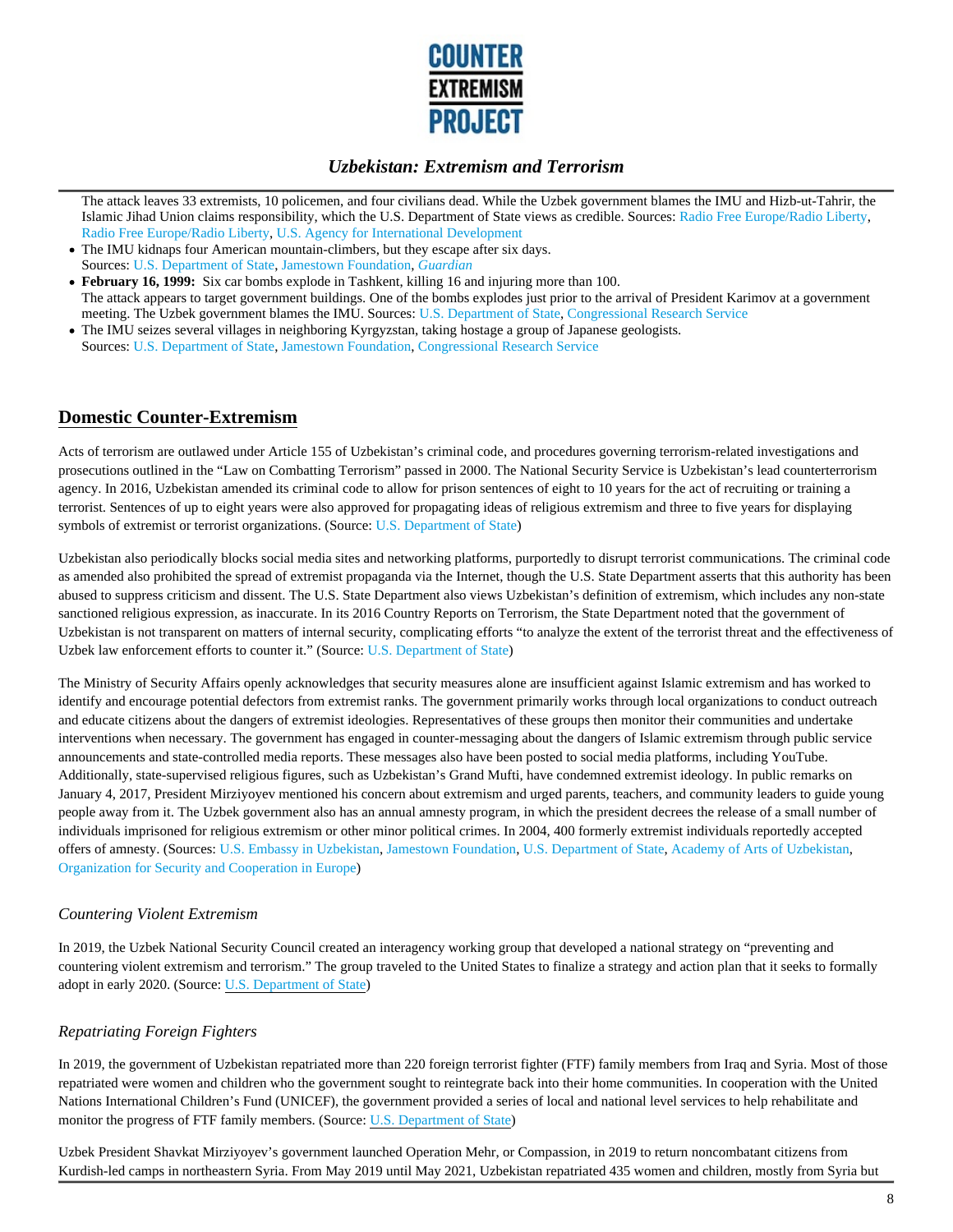

also from Iraq and Afghanistan, including 343 minors ages one to 15. Uzbek officials and lawmakers are reportedly discussing the possibility of repatriating former ISIS fighters, but no decision has been made as of March 2022. Noncombatant returnees undertake a month-long rehabilitation, established jointly with UNICEF, outside Tashkent, the capital of Uzbekistan. Additionally, UNICEF's technical and financial support to Uzbekistan works to ensure that returnees are protected and offered employment and education. (Source: Voice of America)

# **International Counter-Extremism**

Elected in December 2016, President Shavkat Mirziyoyev has expressed a desire to prioritize improving relations with Uzbekistan's neighbors. In the past, Uzbekistan has not collaborated much with its neighbors on security matters. Uzbek authorities have expressed confidence in their ability to control the Uzbekistan-Afghanistan border, but doubt in their neighbors' abilities to do so. Uzbekistan is also concerned about the possibility of extremist infiltration through the country's long borders with Tajikistan and Turkmenistan. As of 2020, Uzbekistan continues to actively participate in the C5+1 regional framework of cooperation between the U.S. and five Central Asian countries (Kazakhstan, Kyrgyz Republic, Tajikistan, Turkmenistan, and Uzbekistan), which includes a program related to countering violent extremism (CVE). Uzbekistan is not a member of the Global Coalition to Defeat ISIS. (Source: U.S. Department of State)

In October 2017, Alexander Bortnikov, chief of Russia's Federal Security Service, told a meeting of unspecified security leaders in the city of Krasnodar that cooperation with the security services of several foreign countries, including Uzbekistan, had thwarted several attacks in Russia and led to the identification and detention of persons linked to unspecified "international terrorist organizations." He added that those trying to carry out attacks against Russia were ISIS militants who had "set up positions" in Afghanistan. Russian and Uzbek security services have held joint seminars related to combating extremism, and share information about terrorism suspects. (Sources: Ahram Online, U.S. Department of State)

On January 13, 2007, Mushahid Hussain Syed, Chairman of the Pakistani Senate's Foreign Relations Committee announced in a speech at the Institute for Strategic and Regional Studies, a think tank run by the Uzbek government, that Pakistan and Uzbekistan would cooperate to fight terrorism and drug trafficking in Afghanistan, including through an annual dialogue on counter-terrorism. (Source: Pakistan News Service)

### *U.S.-Uzbekistan Cooperation*

In October 2001, to aid the fight against the Taliban in Afghanistan, Uzbekistan agreed to allow U.S. troops and warplanes access to its airspace and an Uzbek military base. U.S. State Department spokesman Richard Boucher said the U.S. was working with Uzbekistan on border security and antiterrorism efforts, as there were "threats coming at them from Afghanistan." In 2005, Uzbekistan evicted U.S. troops from the country in response to U.S. criticism of Uzbek government actions related to the deaths of hundreds of protestors in the city of Andijan on May 12-13, 2005. Then-President Islam Karimov reportedly directed senior military officers to fire on protestors who, motivated primarily by economic and civil rights grievances, allegedly occupied government buildings and prisons. (Sources: U.S. Department of State, Radio Free Europe/Radio Liberty, Radio Free Europe/Radio Liberty, U.S. Agency for International Development)

More recently, Uzbekistan has assisted U.S. counterterrorism efforts in Afghanistan. In November 2010, then-U.S. CENTCOM Commander James Mattis visited Uzbekistan, met with then-Uzbek Minister of Defense General-Major Kabul Berdiyev, and signed an agreement on military training to be held between the two departments. In March 2012, Mattis met with then-President Islam Karimov, and signed an agreement on the air transit of materials and personnel from Afghanistan. In June 2012, land transit of materials from Afghanistan was agreed to between NATO and Uzbekistan. (Sources: Congressional Research Service, U.S. Department of State)

### *Indian-Uzbek Cooperation*

On December 12, 2020, India and Uzbekistan signed nine agreements to further economic cooperation and combat the threat of terrorism. At a virtual summit, Indian Prime Minister Narendra Modi and Uzbek President Shavkat Mirziyoyev discussed combatting terrorism by "destroying" terrorist safe-havens, networks, and funding channels. The two countries expanded their counterterrorism cooperation on March 10, 2021, when Uzbekistan began joint counterterrorism military exercises with India in Chaubatia, northern India. The drills, which lasted until March 19, focused on learning counterterrorism techniques in urban and jungle warfare. (Sources: The Indian Express, The Print)

### *Afghan-Uzbek Relations*